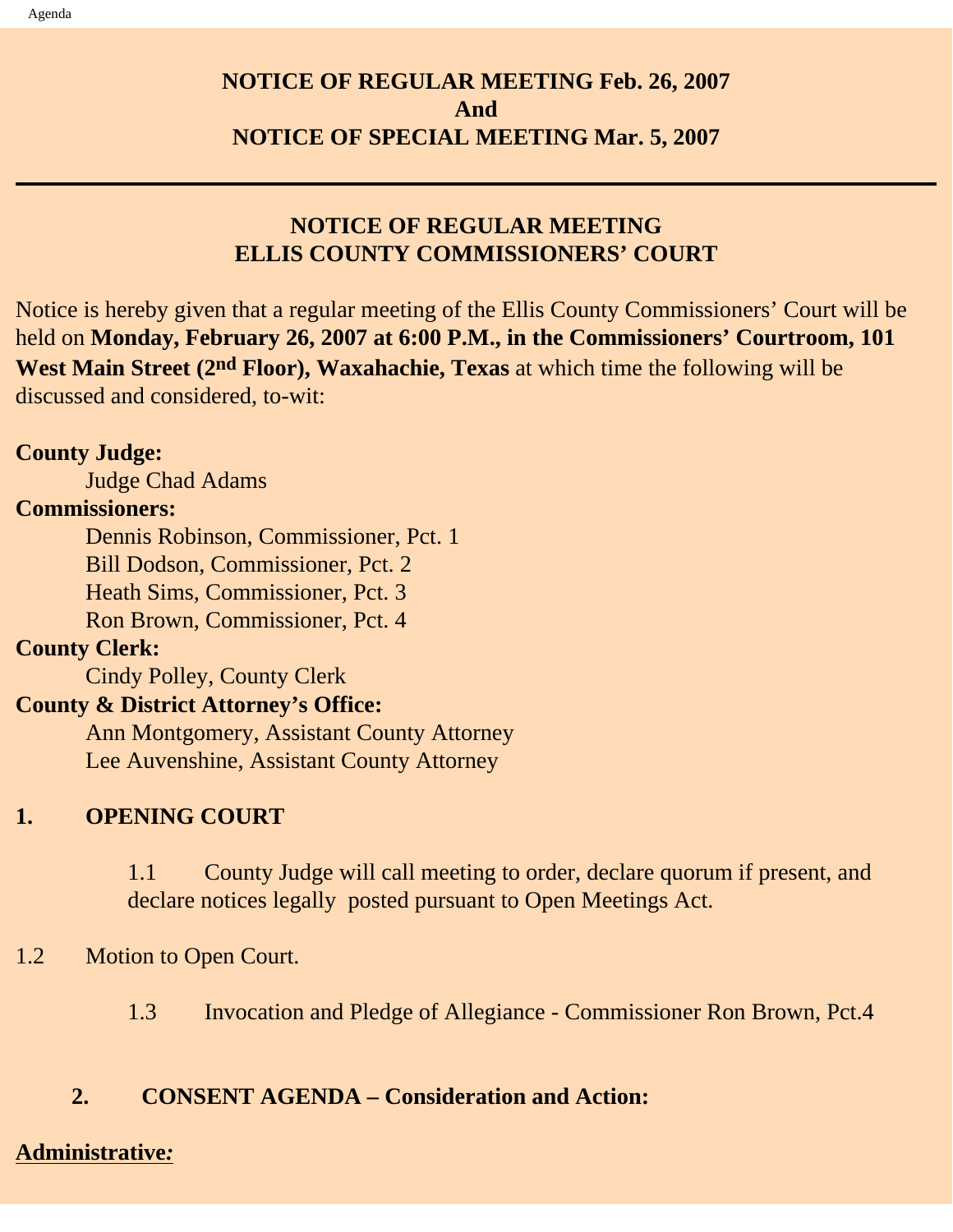A1 Approval of Regular Bills, Payroll, and Officers' Reports.

 A2 Approval and Certification of the Minutes from the Commissioners' Court Agenda dated:

 Special Agenda January 2, 2007 Regular Agenda January 8, 2007 Regular Agenda January 22, 2007

A3 Approval of a contract with Black Chrome Productions to use various county properties to film a movie during the month of March.

### **Financial:**

F1 From 5-001-0310-0873 Maint/Repairs to 5-001-0310-0806 Bonds & Dues – Melanie Reed, District Clerk

F2 From 5-001-0510-0602 Staff Travel to 5-001-0510-0802 Equipment – Judge Bill Woody, JP Pct. 1

F3 Refund for overpayment to Community Title, Account #160644 in the amount of \$9,086.17 – John Bridges, Tax Assessor/Collector

### **Simplified Plat**

2.1 Simplified Plat – Vincell Acres, 2 lots, Roger Clint Vincell, Pct. 4.

### **3. ADMINISTRATIVE**

3.1 Consideration and action to approve an "ORDER WITH RESPECT TO IESI TX CORPORATION AND IESI TX LANDFILL LP" which authorizes the County Judge to execute a certificate approving the local portion of a tax-exempt industrial revenue bond for IESI Inc. projects through the Mission Economic Development Corporation. The bonds will be used to finance various facilities located throughout Texas and it is necessary to obtain consent from each county where each of the facilities to be financed will be located. Approval of this imposes no obligation on Ellis County.

Lee McCormick, Community Development Associates, LLC

3.2 Presentation of NACo County Courthouse Award scholarships.- Bob Carroll, Judge, Ellis County Court at Law #1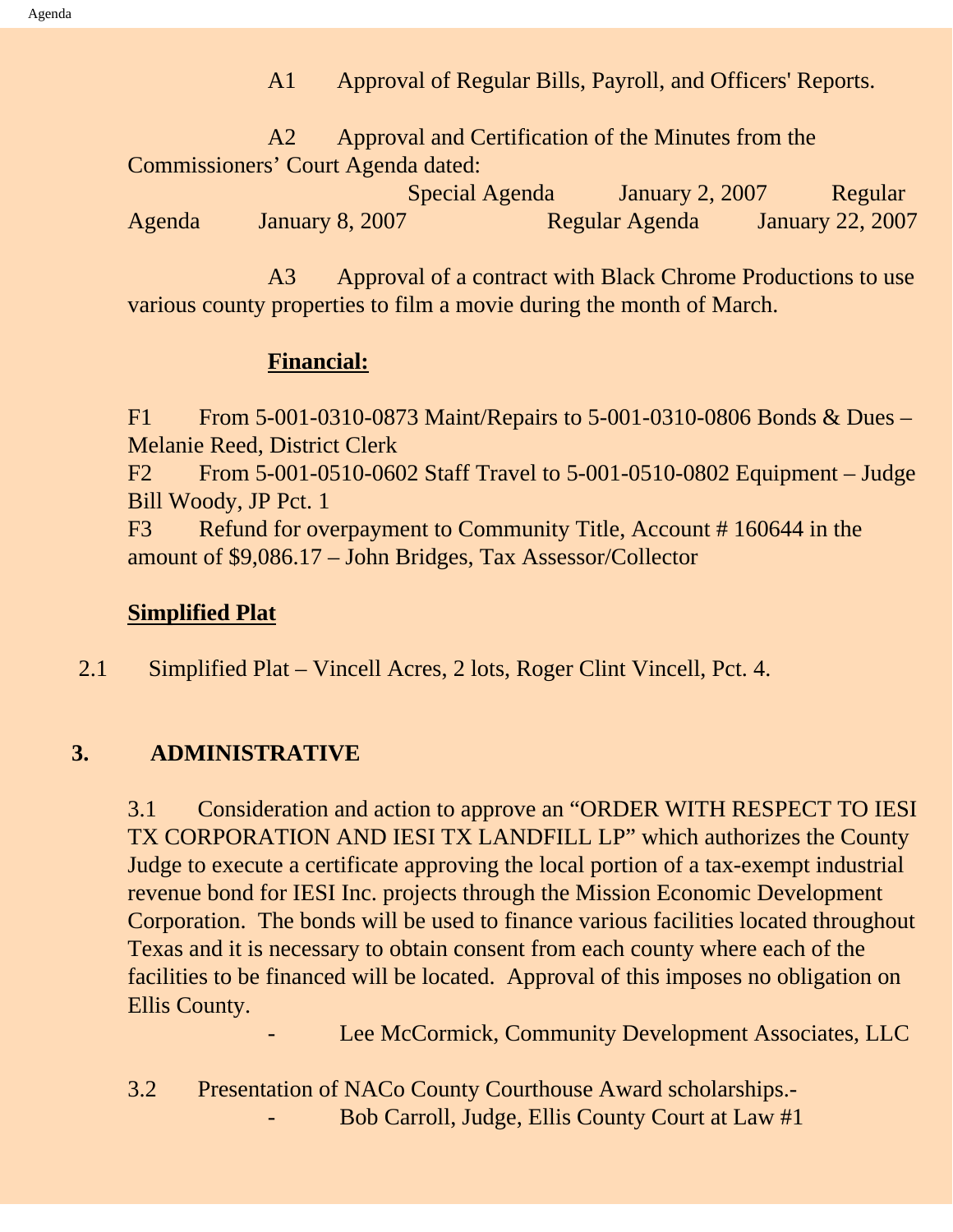3.3 Consideration and action to approve an Interlocal Agreement between Ellis County and the City of Ovilla.

- Ron Brown, Commissioner, Pct. 4

3.4 Consideration and action to approve an Interlocal Agreement between Ellis County and the City of Red Oak.

Ron Brown, Commissioner, Pct. 4

3.5 Consideration and action to approve an Interlocal Agreement between Ellis County and the City of Oak Leaf.

- Ron Brown, Commissioner, Pct. 4

3.6 Consideration and action to approve an addendum to the contract with Local Government Solutions for Public Internet Access in the Ellis County Clerk's office at an additional monthly cost of \$1,850.00, effective January 1, 2007. The Ellis County Clerk's office may add additional users in increments of five (5) users for an additional \$450.00 per month.

Cindy Polley, County Clerk

3.7 Consideration and action to approve the rental of handicap voting equipment to Mt. Peak Special Utility District for their April 28, 2007 board election. Jane Anderson, Election Administrator

3.8 Consideration and action to retain legal counsel to assist Ellis County in a matter pending before the Texas Commission for Environmental Quality and the State Office of Administrative Hearings regarding the application and creation of the Maypearl Water Control and Improvement District.

Heath Sims, Commissioner, Pct. 3

 3.9 Consideration and action to approve an order calling for a bond election to fund approximately \$53,875,000 of debt in order to build the Ellis County Civil and Criminal Courts and Detention Center.

Mike Navarro, Ellis County Auditor

- Holly Davis, Special Projects Director

3.10 Consideration and action to choose a location for the Ellis County Civil and Criminal Courts and Detention Center contingent upon passage of the bond election called in 3.9 herein above.

Heath Sims, Commissioner, Pct.3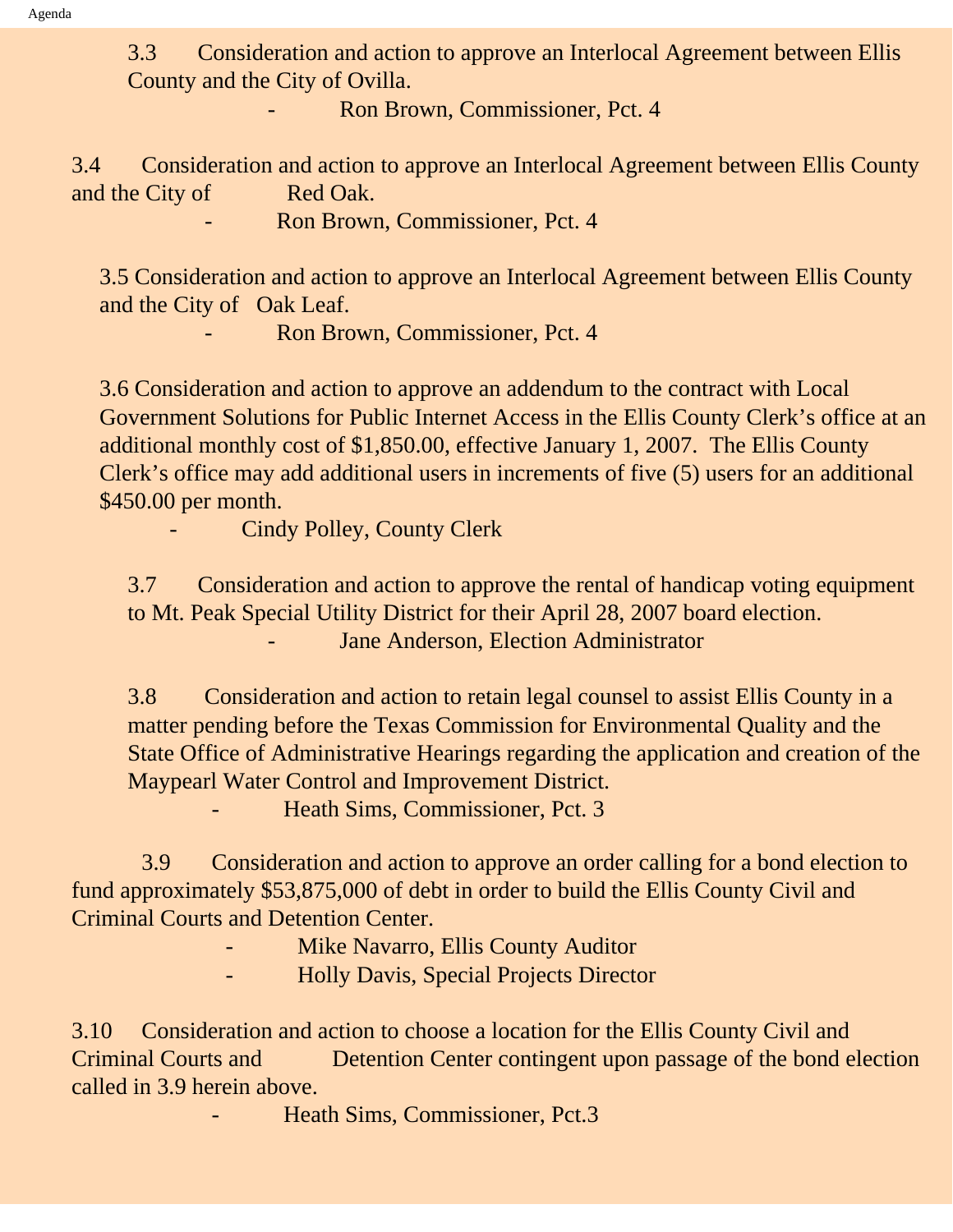3.11 Consideration and action to approve the Memorandum of Agreement between Ellis County and the City of Waxahachie concerning downtown facilities.

- Holly Davis, Special Projects Director

# **4. PURCHASING Consideration and action regarding the following presented by Richard Denniston, Purchasing Agent:**

4. 1 To award the purchase for the Sheriff's Office from Planet Dodge for 1 Dodge 1500 Quad Cab at a total price of \$20,841.00 (per the Tarrant County Interlocal).

 4.2 To award the purchase of the listed vehicles from Sam Pack's Five Star Ford for the Sheriff's Office:

> 2 each 2007 Ford 500 @ \$22,610 each = \$45,220 (Buy Board pricing) 9 each Ford Crown Victoria@ \$28,721.50= \$258,493.50 (Tarrant County Interlocal) 1 each 2007 Ford Ranger@ \$15,765.00 (Tarrant County Interlocal) Grand Total= \$319,478.50

> 4.3 To approve the purchase of a Model 650 Scanner and software from ESS (Elections Systems and Software). This is to be purchased with HAVA funds. The cost is \$42,500- \$4000(credit for visible light kit upgrade) +\$750 (acceptance testing) + \$500 (Shipping)= Total \$39,750.00 .

# **5. DEPARTMENT OF COUNTY DEVELOPMENT**

# **Consideration and action regarding the following presented by Delton Ake, Director Department of Development:**

 5.1 To grant a variance from the County of Ellis Rules and Regulation of Subdivisions and Manufactured Homes as it relates to the road frontage requirement of 150' for any lot of property for Brad Owens, Greathouse Circle, Pct. 3.

5.2 Simplified Plat – Owens Addition, 1 lot, Greathouse Circle, Brad Owens, Pct. 3.

 5.3 To grant a variance from the Commissioner's Court of Ellis County Amended Outdoor Business Order #215.06 as it relates to set-back from road, Martin Towing, located at 818 S. HWY, Italy, TX, Pct. 3.

 5.4 To accept the completed roads Windview Court and the portion of Willow Bend Drive that is located in Windview Estates, Phase Two, David Stanton, Pct. 3.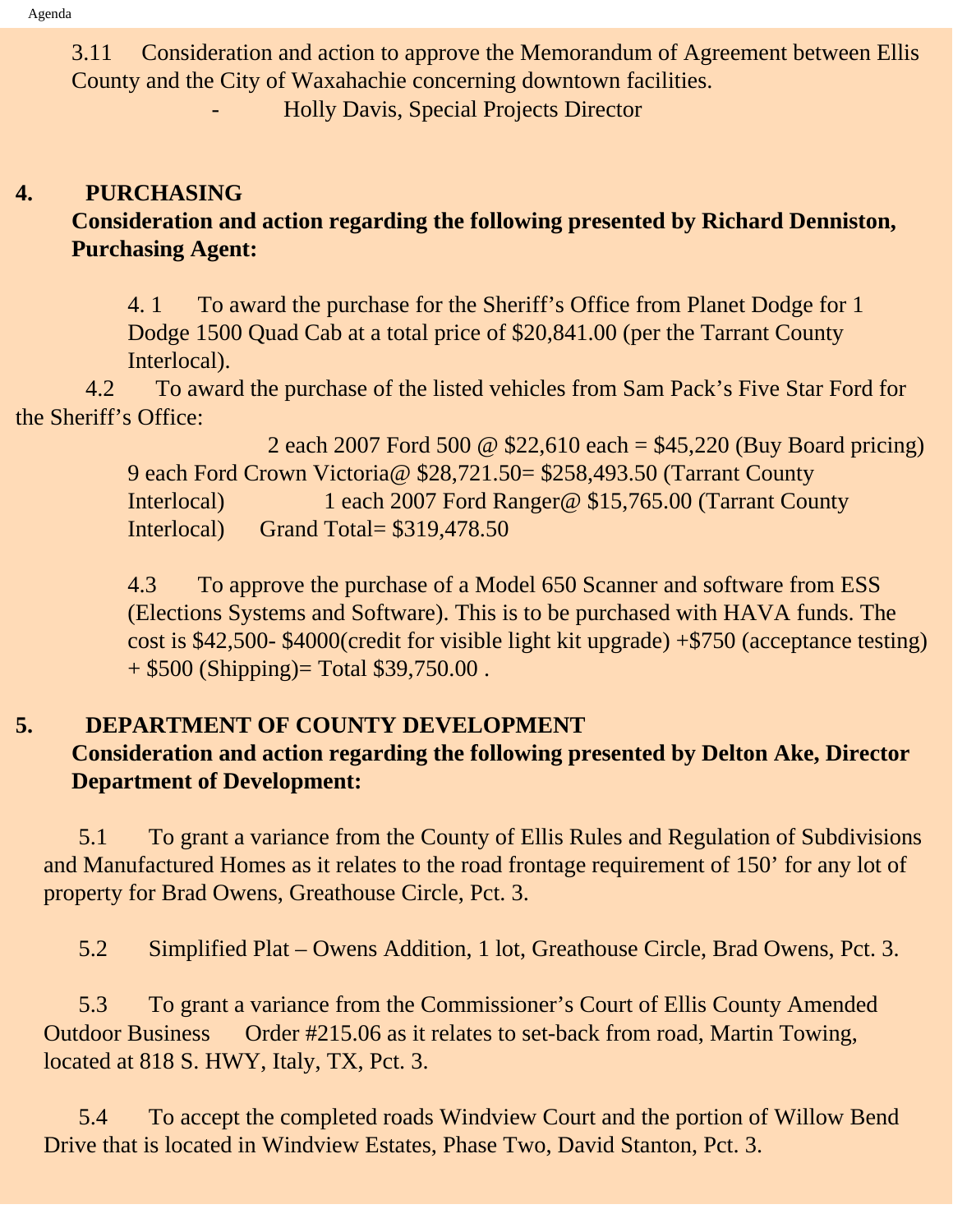5.5 To approve the location of 7040 South FM 157, Venus, TX for a *slaughter house*, Pct. 4.

 5.6 To grant a variance from the Ellis County Rules and Regulations of Subdivisions and Manufactured Homes as it relates to, to maximum length for a cul-de-sac in the proposed subdivision, Vista Pointe, Stan Baucum at the location of Baucum Road, Pct. 3.

### **6. RECESS TO CONVENE TO EXECUTIVE SESSION**

### **7. EXECUTIVE SESSION**

"The Commissioners' Court of Ellis County reserves the right to adjourn into **Executive Session** at any time during the course of this meeting to discuss any of the matters listed in this agenda, in the order deemed appropriate, as authorized by Texas Government Code §551.071 and §551.072**,** or to seek the advice of its attorney and/or other attorneys representing Ellis County on any matter in which the duty of the attorney to the Commissioners' Court under the Texas Disciplinary Rules of Professional Conduct of the State Bar of Texas clearly conflicts with Texas Government Code Chapter 551 or as otherwise may be permitted under §551.071 and §551.072."

7.1 Discussion regarding the purchase, exchange, lease, sale or value of real property as allowed by Texas Government Code, § 551.072, "if deliberation in an open meeting would have a detrimental effect on the position of the governmental body in negotiations with a third person."

### **8. ADJOURNMENT OF EXECUTIVE SESSION**

## **9. ADJOURNMENT**

Signed this the 23rd day of February, 2007.

\_\_\_\_\_\_\_\_\_\_\_\_\_\_\_\_\_\_\_\_\_\_\_\_\_\_\_\_\_\_\_\_\_\_\_

Chad Adams Ellis County Judge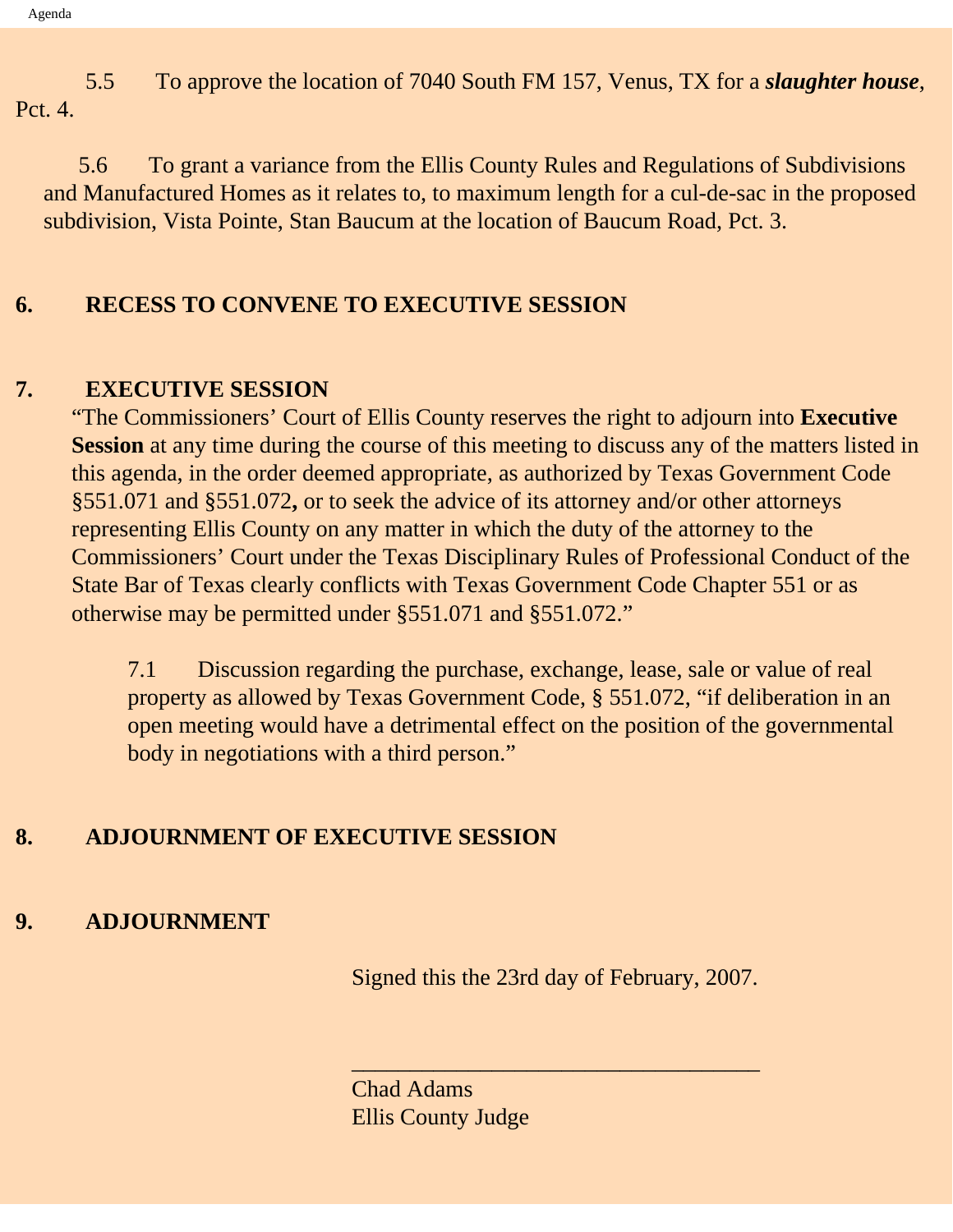I, the undersigned, County Clerk of the Ellis County Commissioners Court do hereby certify that the above Notice of Regular Meeting of the Ellis County Commissioners Court is a true and correct copy of said Notice, that I received said Notice, and it was posted at the doors of the Ellis County Courthouse, a place readily accessible to the general public at all times on the 23rd day of February, 2007, at \_\_\_\_\_\_\_\_\_\_\_\_ a.m./p.m.

Cindy Polley, County Clerk

 $By$ 

 The Commissioners Court reserves the right to consider and take action on the above agenda items in any particular order.

 Anyone wishing to address the Commissioners Court concerning a posted agenda item must make a formal request by presenting a "Participation Form" to the County Clerk at least 10 minutes prior to the beginning of the meeting.

 If you or your representative, have a disability that requires special arrangements and you plan to attend this public meeting, please contact the County Judge's Office at (972) 825-5011 within 72 hours of the meeting. Reasonable accommodations will be made to meet your needs at the meeting.

### **NOTICE OF SPECIAL MEETING ELLIS COUNTY COMMISSIONERS' COURT**

Notice is hereby given that a special meeting of the Ellis County Commissioners' Court will be held on **Monday, March 5, 2007 at 9:00 a.m., in the Courtroom, 109 West Franklin Street (1st Floor), Waxahachie, Texas** at which time the following will be discussed and considered, towit:

#### **County Judge:**

 Judge Chad Adams **Commissioners:** Dennis Robinson, Commissioner, Pct. 1 Bill Dodson, Commissioner, Pct. 2 Heath Sims, Commissioner, Pct. 3 Ron Brown, Commissioner, Pct. 4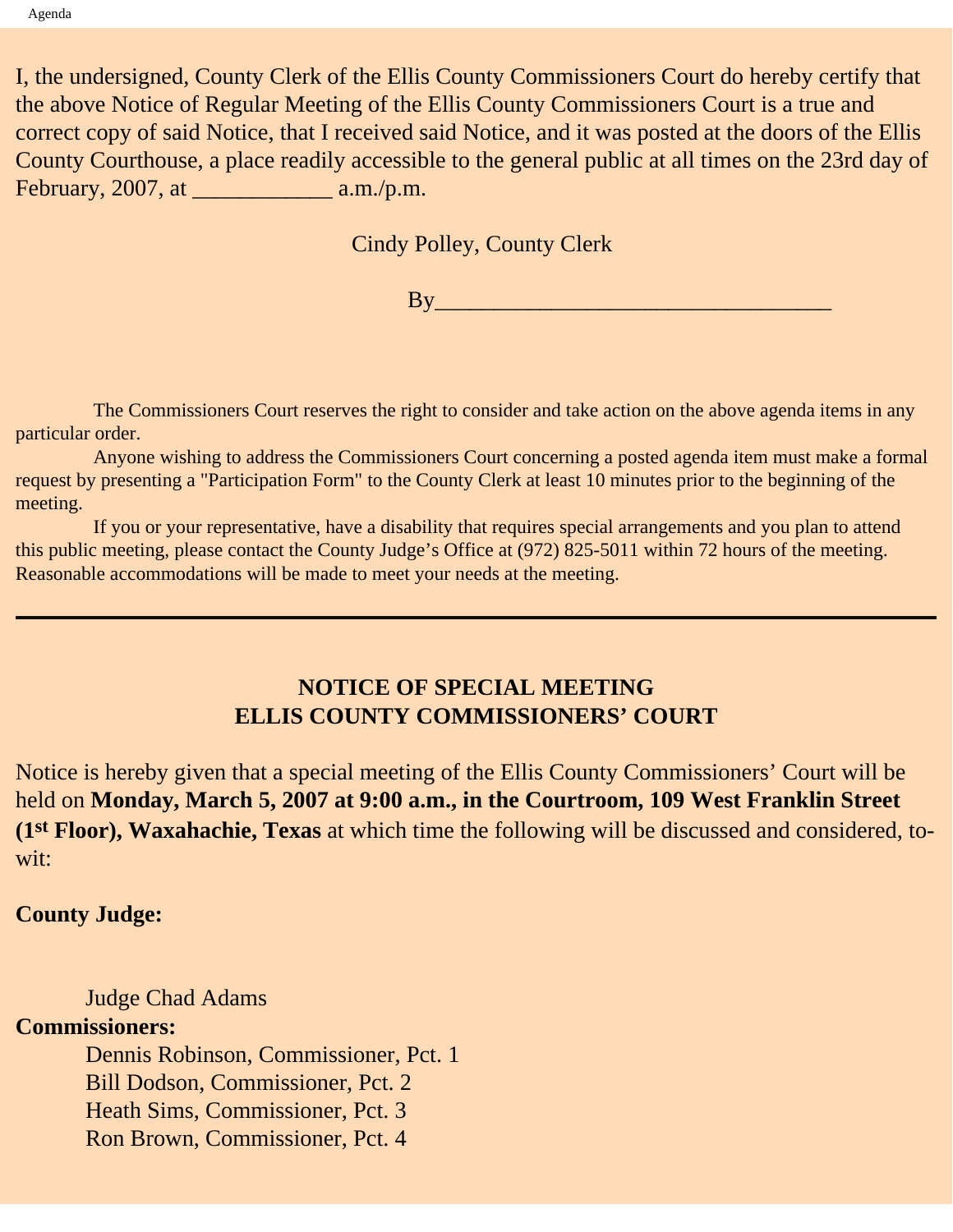Agenda

#### **County Clerk:**

Cindy Polley, County Clerk

### **County & District Attorney's Office:**

 Ann Montgomery, Assistant County Attorney Lee Auvenshine, Assistant County Attorney

## **1. OPENING COURT**

1.1 County Judge will call meeting to order, declare quorum if present, and declare notices legally posted pursuant to Open Meetings Act.

## 1.2 Motion to Open Court.

1.3 Invocation and Pledge of Allegiance - Commissioner Dennis Robinson, Pct. 1

## **2. PUBLIC HEARING**

2.1 Public Hearing on the creation of Ellis County Fresh Water Supply District No. 3.

## **3. ADMINISTRATIVE**

3.1 Consideration and action upon Hearing to approve the Order granting the petition for the creation of the Ellis County Fresh Water Supply District No. 3 and appointing temporary Supervisors.

Chad Adams, County Judge

### **4. ADJOURN MEETING**

Signed this the 16th day of February, 2007.

 $\overline{\phantom{a}}$  , and the set of the set of the set of the set of the set of the set of the set of the set of the set of the set of the set of the set of the set of the set of the set of the set of the set of the set of the s

Chad Adams Ellis County Judge